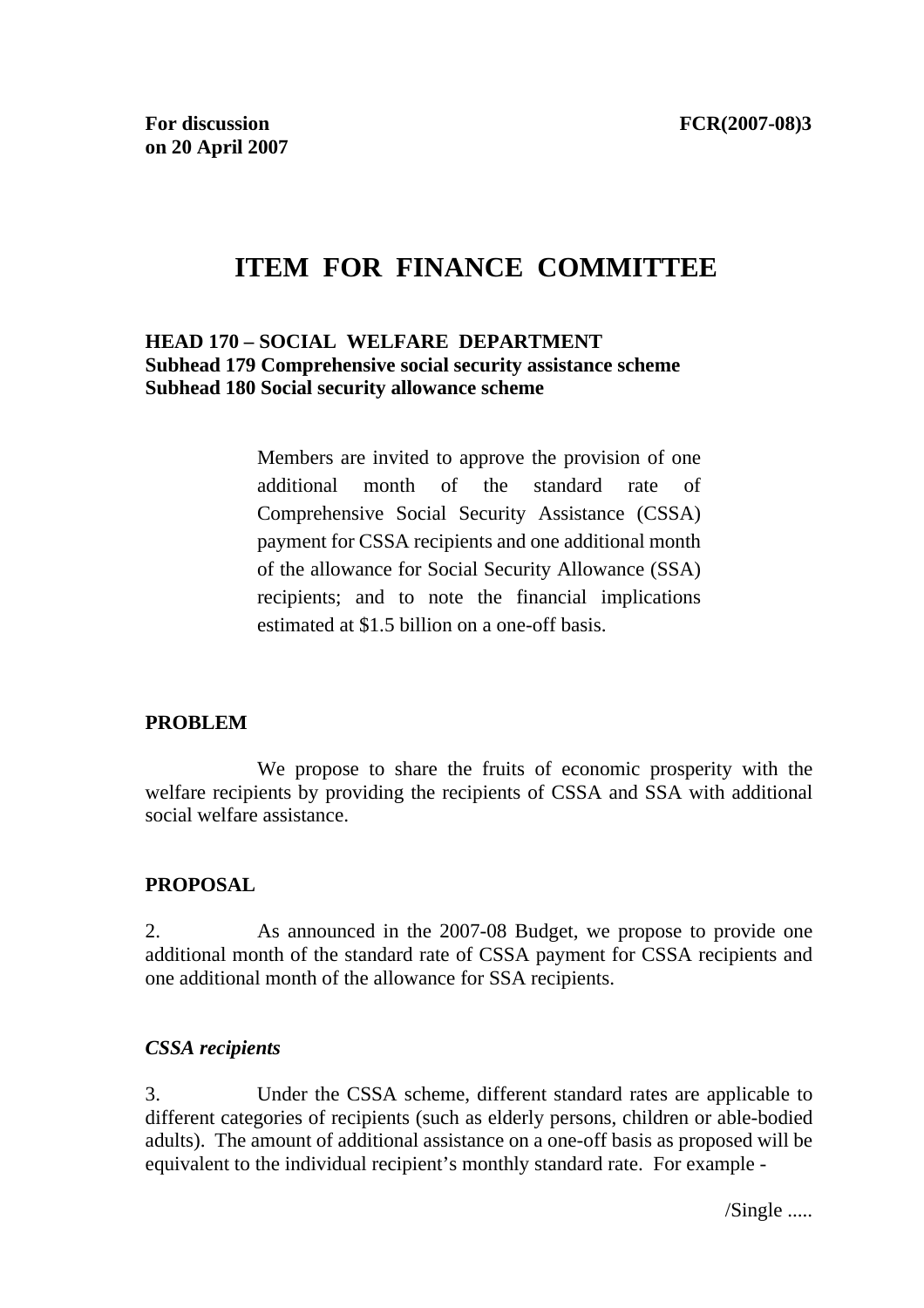| \$2,305<br>Single person able-bodied elderly     |  |  |  |
|--------------------------------------------------|--|--|--|
| \$1,955<br>Single person able-bodied child       |  |  |  |
| \$1,630<br>Single person able-bodied adult       |  |  |  |
| A 3-member CSSA family comprising one<br>\$4,510 |  |  |  |
| single parent (a family-carer) and two           |  |  |  |
| able-bodied school children                      |  |  |  |
| A 4-member CSSA family comprising two<br>\$5,170 |  |  |  |
| able-bodied adults (one of them is a             |  |  |  |
| family-carer) and two able-bodied school         |  |  |  |
| children                                         |  |  |  |

#### *SSA recipients*

4. SSA recipients will be given a one-off payment of one-month Disability Allowance or Old Age Allowance. The amounts are as follows -

| Normal Old Age Allowance           | \$625   |
|------------------------------------|---------|
| Higher Old Age Allowance           | \$705   |
| Normal Disability Allowance        | \$1,140 |
| <b>Higher Disability Allowance</b> | \$2,280 |

5. As the CSSA and SSA Schemes are administrative schemes, no legislative amendment is necessary.

6. If members approve the proposal, we will implement the proposed measure as soon as possible.

#### **JUSTIFICATION**

7. We have allocated enormous resources in setting up a non-contributory social security system, including CSSA and SSA, to provide financial assistance for those in need. In view of the improvement of the fiscal condition of the Government this year, the proposed provision of the one-off additional assistance would allow the CSSA and SSA recipients to share the fruits of economic prosperity.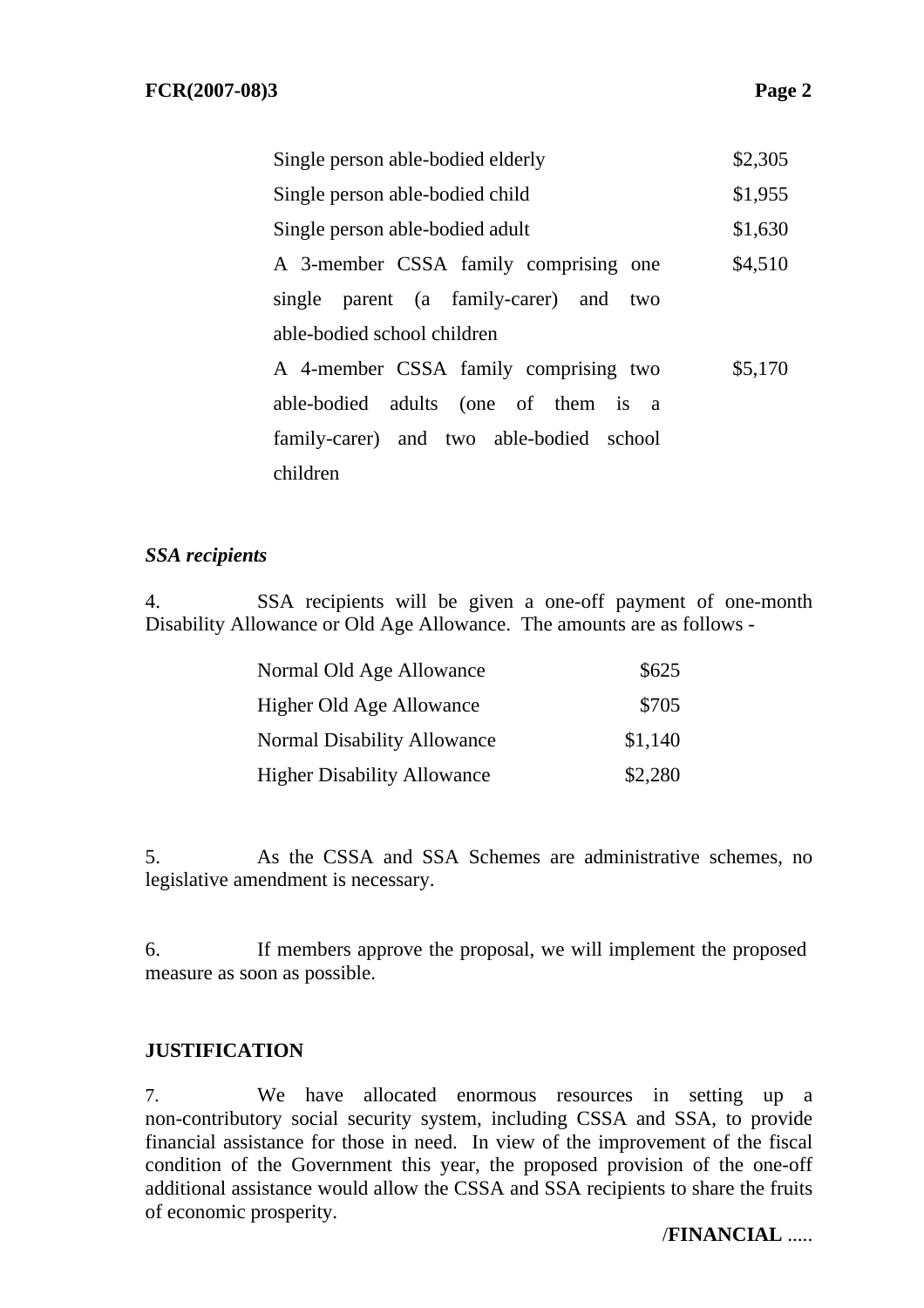# **FINANCIAL IMPLICATIONS**

8. We estimate that the financial implications of this one-off additional payment is \$1.5 billion, benefiting over 520 000 CSSA recipients and 580 000 SSA recipients. The amounts are as follows -

|     |                                                              | \$ million |
|-----|--------------------------------------------------------------|------------|
| (a) | additional payment of one-month of the CSSA<br>standard rate | 1,000      |
| (b) | additional one-month of the SSA allowance                    | 500        |
|     | <b>Total</b>                                                 | 1,500      |

9. We have not included the provision for the proposed additional welfare assistance for the CSSA and SSA schemes in the respective subheads in the 2007-08 Estimates. We have earmarked the necessary funds under Head 106 Miscellaneous Services Subhead 251 Additional commitments. In line with our normal practice, we shall seek the total supplementary provision required under the respective CSSA and SSA subheads towards the end of the 2007-08 financial year if necessary.

# **PUBLIC CONSULTATION**

10. We briefed the Legislative Council Panel on Welfare Services on the proposal in paragraph 2 above on 30 March 2007. Some Members welcomed the proposal, which they considered would benefit those in need. Some Members cast doubt on the long-term usefulness of the proposal but did not object to the funding application.

#### **BACKGROUND**

Encl. 11. An explanatory note on the social security system is at Enclosure.

---------------------------------

Health, Welfare and Food Bureau April 2007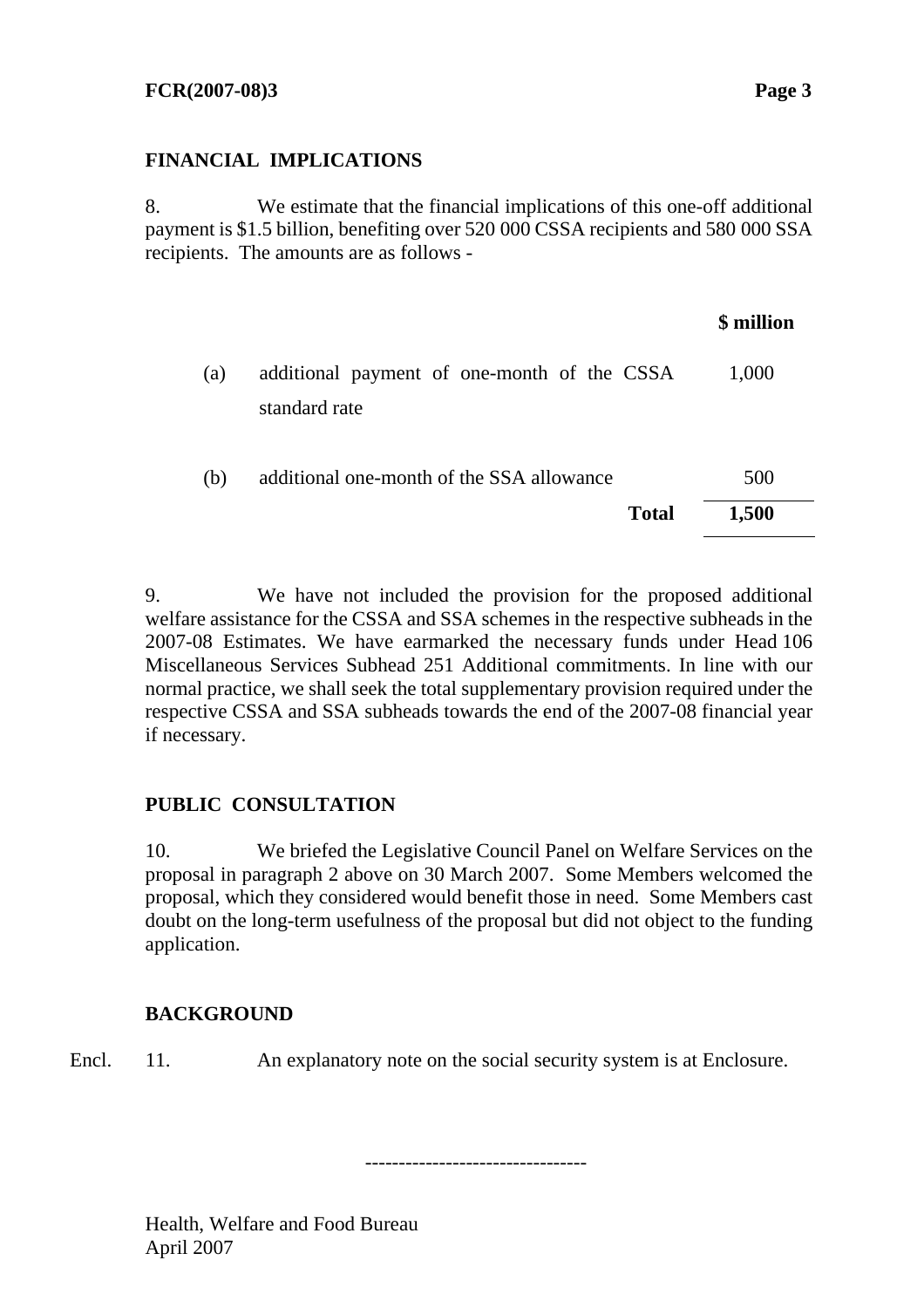## **Social Security System**

#### **Introduction**

 Our social security system provides a safety net for individuals and families who are unable to support themselves financially because of age, disability, illness, low earnings, unemployment or family circumstances. The aim of the Comprehensive Social Security Assistance (CSSA) Scheme is to provide financial assistance to individuals or families in need to meet their basic and essential needs. The aim of the Social Security Allowance (SSA) Scheme is to help the severely disabled and the elders and to encourage family support for members with disability or of old age. A person can receive either assistance under the CSSA Scheme or one of the allowances under the SSA Scheme.

#### **Eligibility**

2. Both schemes are non-contributory. The CSSA Scheme is means-tested. Applicants for SSA are not subject to means test except that the income and assets of persons aged between 65 and 69 applying for the Old Age Allowance (OAA) must not exceed the prescribed levels.

3. There are residence requirements for both Schemes. In addition, able-bodied CSSA applicants who are unemployed or working part-time but available for full-time work are required to actively seek work and participate in the Support for Self-reliance Scheme as a condition of receiving assistance.

4. Elderly persons aged 60 or above who have been in receipt of CSSA continuously for not less than one year may join the Portable CSSA Scheme whereby they are allowed to continue to receive their monthly standard payments and annual long-term supplement should they choose to take up permanent residence in Guangdong or Fujian.

#### **Payment**

#### *CSSA Scheme*

5. The amount of assistance is determined by the monthly income and needs of a family. The difference between the total assessable monthly income of a family and its total monthly needs as recognized under the Scheme in terms of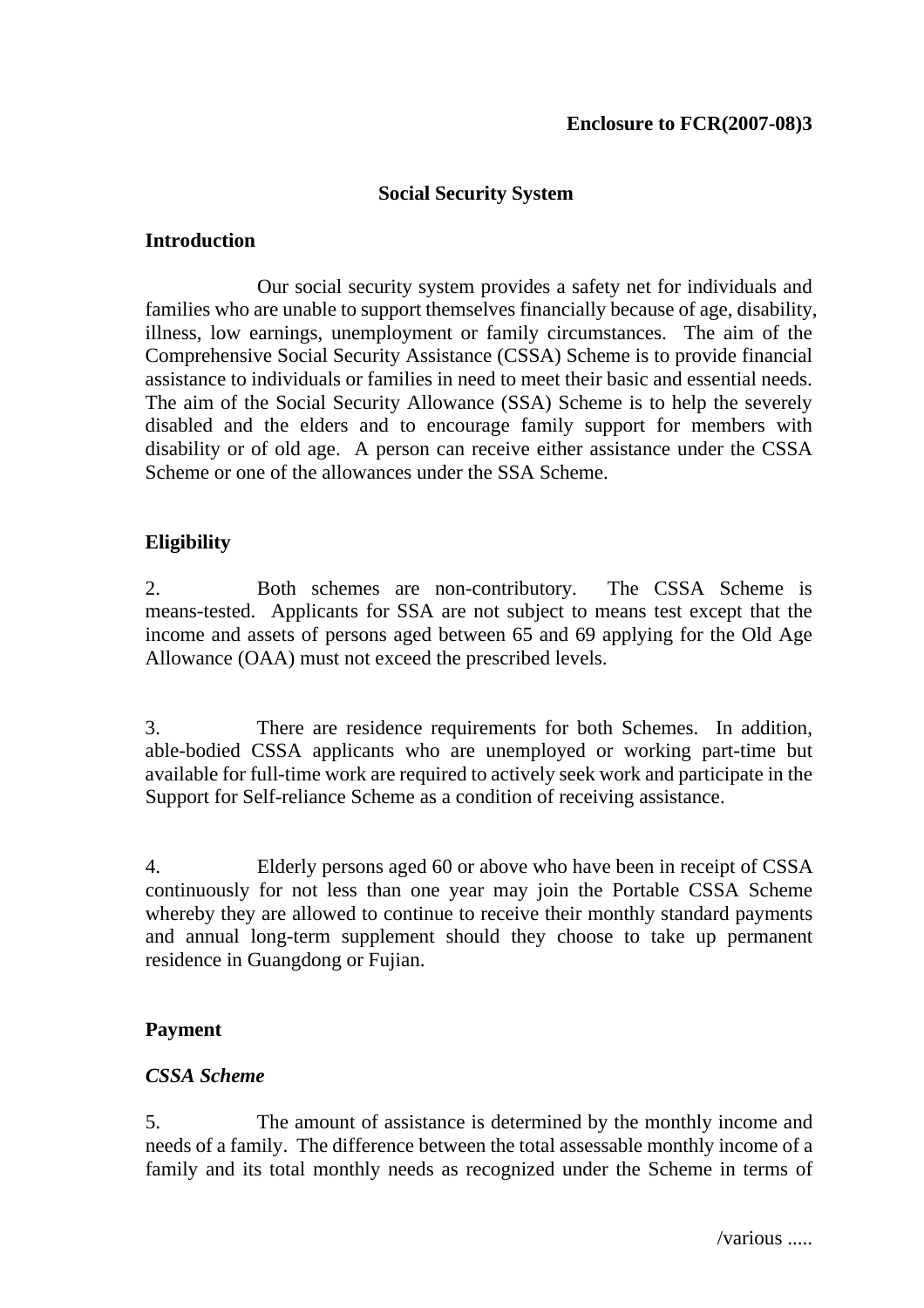various types of payment will be the amount of assistance payable. When assessing a family's monthly income, earnings from employment and training/retraining allowance can be disregarded up to a prescribed level so as to provide an incentive to work and training/retraining. The current average monthly CSSA payments for different household sizes are given in the table below -

| Number of eligible<br>member | Average monthly CSSA payments *<br>(November 2005 – October 2006) |
|------------------------------|-------------------------------------------------------------------|
|                              | \$3,539                                                           |
| $\mathcal{D}_{\mathcal{L}}$  | \$5,897                                                           |
| 3                            | \$7,914                                                           |
|                              | \$9,344                                                           |
| 5                            | \$11,092                                                          |

Note : \* Refer to the situation when CSSA cases do not have income other than CSSA payment. The estimate is compiled based on CSSA cases during November 2005 - October 2006 and adjusted in accordance with CSSA rates implemented as from 1.2.2007.

6. CSSA payments can be broadly classified into three types -

- (a) standard rates;
- (b) supplements; and
- (c) special grants.

Under the CSSA Scheme, different standard rates are applicable to different categories of recipients. In addition, an annual long-term supplement is paid to those who are old, disabled or medically certified to be in ill-health and have been receiving assistance continuously for more than 12 months for the replacement of household and durable goods. Monthly supplements are also paid to single parents in recognition of the special difficulties they face in bringing up families on their own without the support of spouses and to severely disabled persons who are not living in residential institutions in recognition of the heavier expenses they may incur while living in the community. Apart from these standard payments, a wide range of non-standard payments in the form of special grants are payable to meet the specific needs of an individual or family. They include payments to cover such expenses as rent, school fees and other educational expenses, medically recommended diets, spectacles and dentures.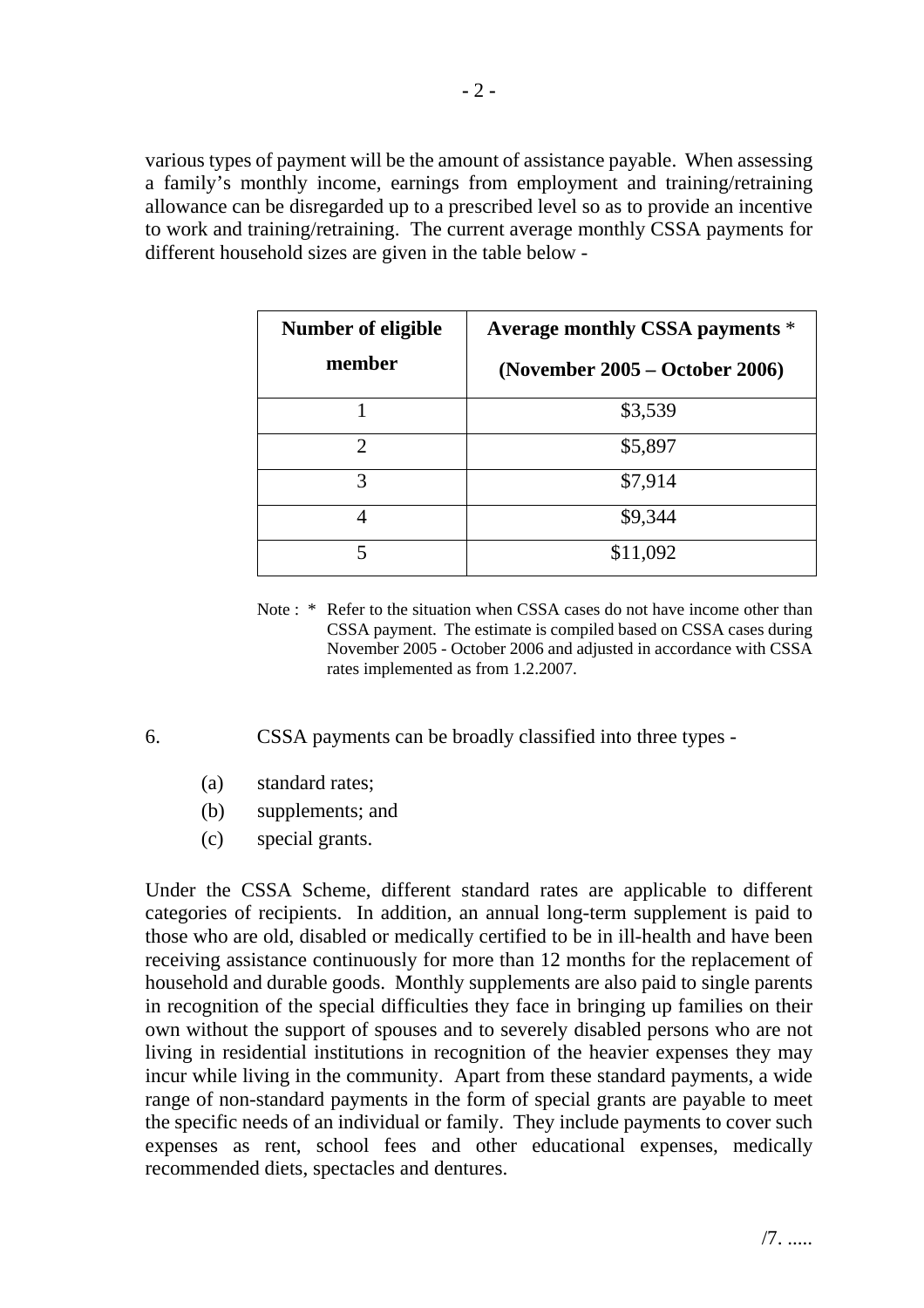7. The standard rates (item (a) in paragraph 6) paid to different categories of recipients are shown below -

|                                       | <b>Standard Rates</b>                                       |                                                                                                     |  |
|---------------------------------------|-------------------------------------------------------------|-----------------------------------------------------------------------------------------------------|--|
|                                       | (\$ per person per month)                                   |                                                                                                     |  |
|                                       | Single person                                               | <b>Family member</b>                                                                                |  |
| Elderly person aged 60 or above       |                                                             |                                                                                                     |  |
| Able-bodied /50% disabled             | 2,305                                                       | 2,175                                                                                               |  |
| 100% disabled                         | 2,795                                                       | 2,470                                                                                               |  |
| Requiring constant attendance         | 3,930                                                       | 3,605                                                                                               |  |
| <b>Ill-health/Disabled adult aged</b> |                                                             |                                                                                                     |  |
| under 60                              |                                                             |                                                                                                     |  |
| Ill-health /50% disabled              | 1,955                                                       | 1,770                                                                                               |  |
| 100% disabled                         | 2,440                                                       | 2,110                                                                                               |  |
| Requiring constant attendance         | 3,570                                                       | 3,245                                                                                               |  |
| <b>Disabled child</b>                 |                                                             |                                                                                                     |  |
| 50% disabled                          | 2,600                                                       | 2,265                                                                                               |  |
| 100% disabled                         | 3,085                                                       | 2,760                                                                                               |  |
| Requiring constant attendance         | 4,215                                                       | 3,895                                                                                               |  |
|                                       | In a family<br>comprising<br>not more than<br>2 able-bodied | In a family<br>In a family<br>comprising<br>comprising<br>4 or more<br>3 able-bodied<br>able-bodied |  |
| <b>Single</b><br>person               | adults/<br>children                                         | adults/<br>adults/<br>children<br>children                                                          |  |
| Able-bodied adult aged under 60       |                                                             |                                                                                                     |  |

| $\sim$ |                | 1.600 | 1,415 |
|--------|----------------|-------|-------|
|        | 1.450          |       | 1,165 |
|        | 1.620          | 1,455 | 1,295 |
|        | 1.630<br>1.955 | 1.770 | 1,310 |

8. As at end February 2007, there were 518 681 recipients under the CSSA Scheme. The estimated expenditure of CSSA for the year 2007-08 is \$18.3 billion. Overall, the CSSA expenditure increased from \$9.4 billion in 1997-98 to \$17.9 billion in 2006-07 (revised estimate), representing an increase of 89.4% over the ten years.

/**Overall** .....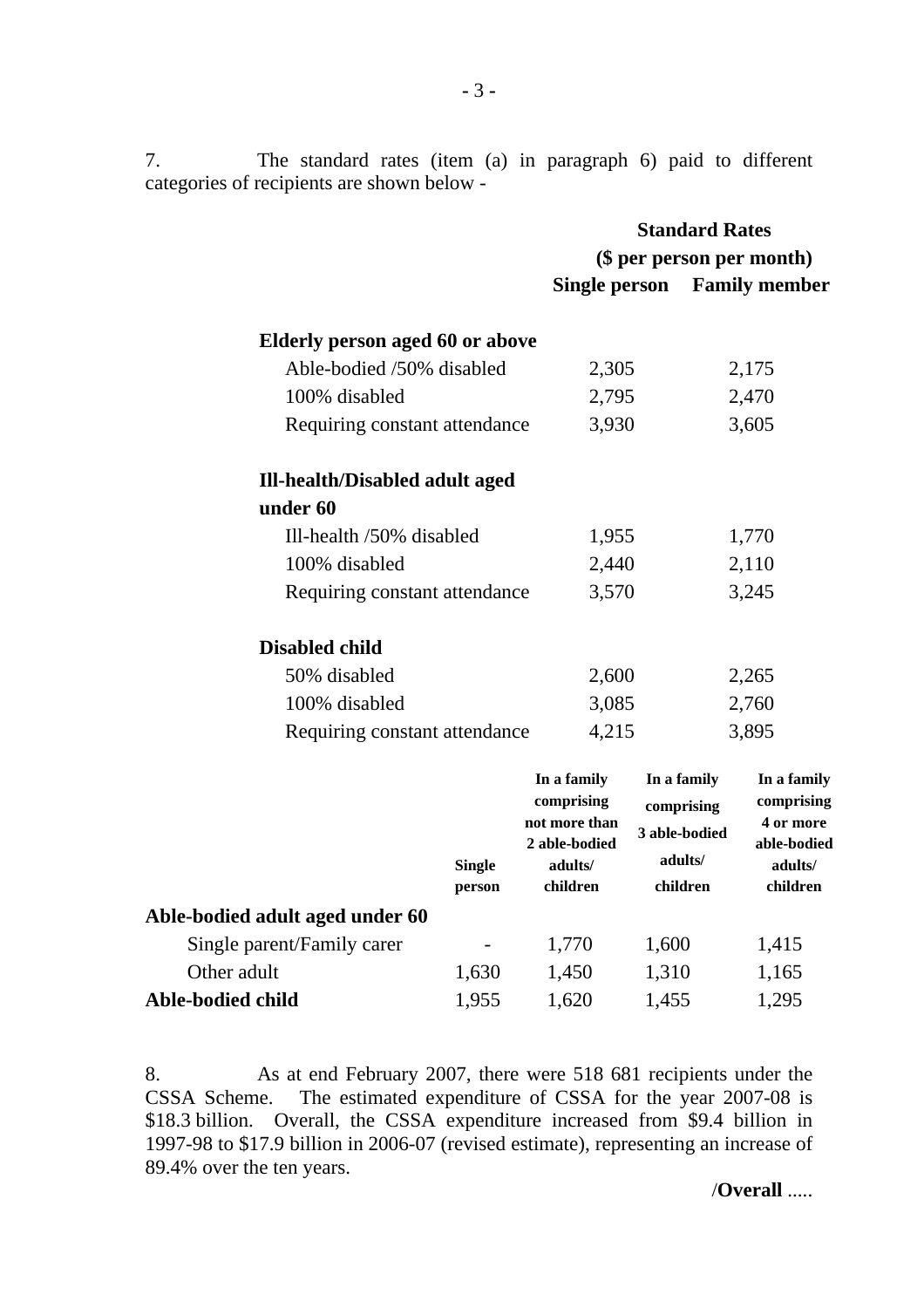

# **Overall CSSA Expenditure and Recipients in the Past Decade**

**-** 4 **-**

#### *SSA Scheme*

9. Four allowances are payable under this Scheme as follows -

(a) Normal Disability Allowance (NDA)

For severely disabled persons who, broadly speaking, suffer from a 100% loss of earning capacity, or who are profoundly deaf.

(b) Higher Disability Allowance (HDA)

For severely disabled persons who require constant attendance from others in their daily life but are not receiving such care in a government or subvented residential institution or a medical institution under the Hospital Authority.

(c) Normal Old Age Allowance (NOAA)

For persons aged between 65 and 69 whose income and assets do not exceed the prescribed levels.

(d) Higher Old Age Allowance (HOAA)

For persons aged 70 or above.